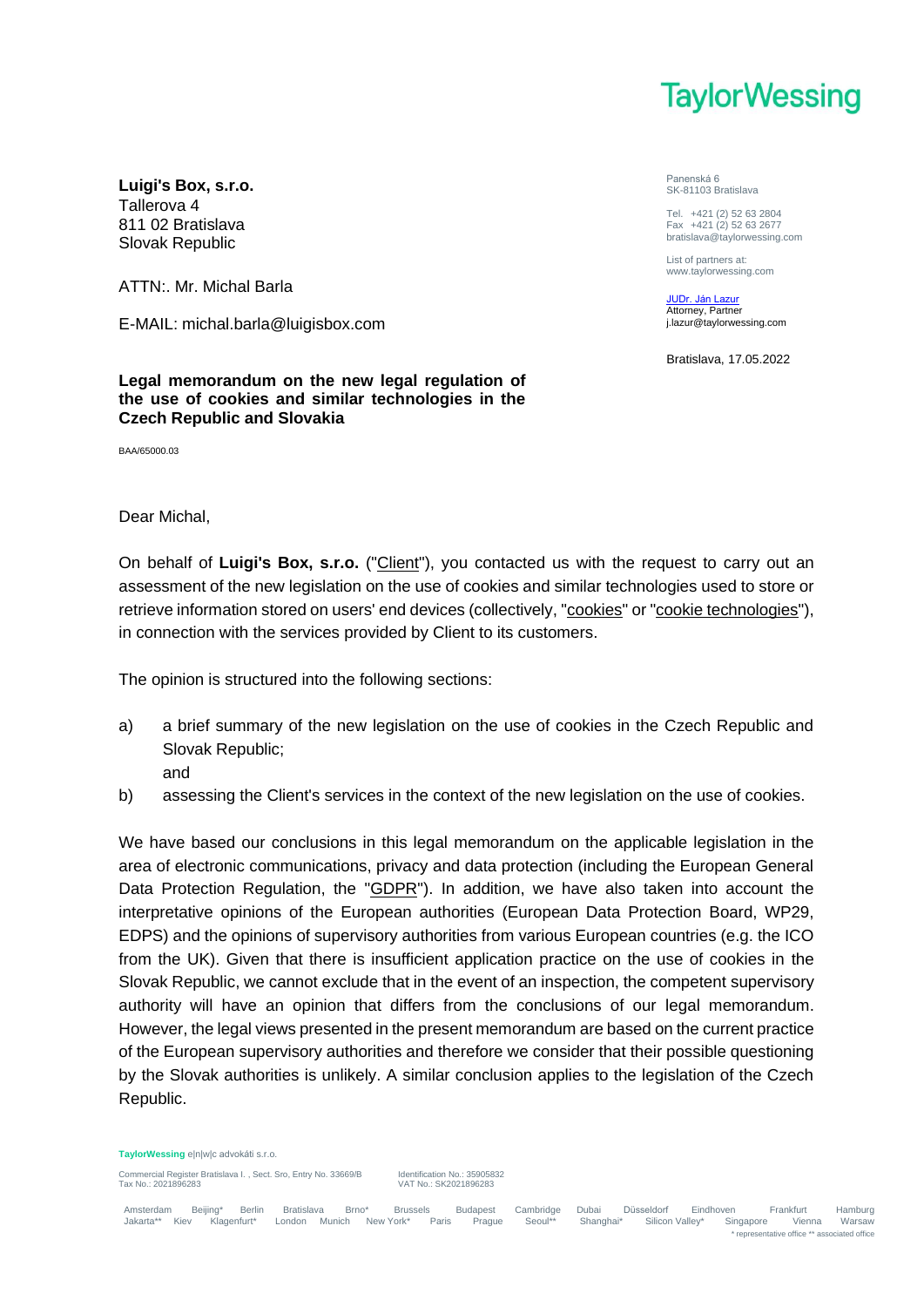Below we present our assessment of the above points and are, of course, happy to be of service if you have any further questions.

## **1. LEGAL STATUS OF THE USE OF COOKIES IN THE SLOVAK AND CZECH REPUBLICS**

On 1 January 2022, an amendment to the Czech Act No. 127/2005 Coll. on Electronic Communications entered into force. Similarly, in the case of the Slovak Republic, the new Act No. 452/2021 Coll. on Electronic Communications entered into force on 1 February 2022. This legislation regulates the scope of the protection of the private sphere of users of end devices when using cookie technologies (as opposed to, for example, regulations in the area of personal data protection, which protect the data itself associated with a particular individual).

Both amendments introduce an essentially similar legal regime for the use of cookie technologies in both the Slovak Republic and the Czech Republic. The common feature of both legal amendments is the fact that they make the use of cookies conditional on obtaining prior demonstrable consent. The obtaining and quality of this consent must meet the standards required for consent under the GDPR. This means that the consent must be freely given (with the possibility of its refusal and revocation), it must be specific, informed and unambiguous that it is an active expression of the data subject's will.

In simplified terms, it can therefore be stated that consent is not be considered valid, for example: (i.) if the user does not have a genuine choice (for example, the use of a cookie wall that only allows access to the website after consent has been clicked), (ii.) if consent is conditional on the use of the website or application, (iii.) if the quality of the provided service is impaired without consent, (iv.) or in case of the "default" technical settings of the web browser (under the previous Slovak legislation, such a setting was considered to be a valid consent).

In the context of cookie technologies, it can also be noted that consent must be prior, i.e. it must be obtained before the cookies are placed on the end device or before the information is accessed, and it must be informed, i.e. the user must have access to information pursuant to Article 13 of the GDPR (e.g. about the purpose of the cookie, the controller, the cookie's expiry date, the recipients of the cookie data, etc. - this is the information provided by default in the so-called Cookie Policy) before consent is given.

Requiring prior consent for the use of cookies is currently standard in many EU Member States (e.g. Germany, France, Italy, but also the UK), and a uniform European regulation on mandatory consent should be introduced in the future by the so-called ePrivacy Regulation, applicable to all EU Member States.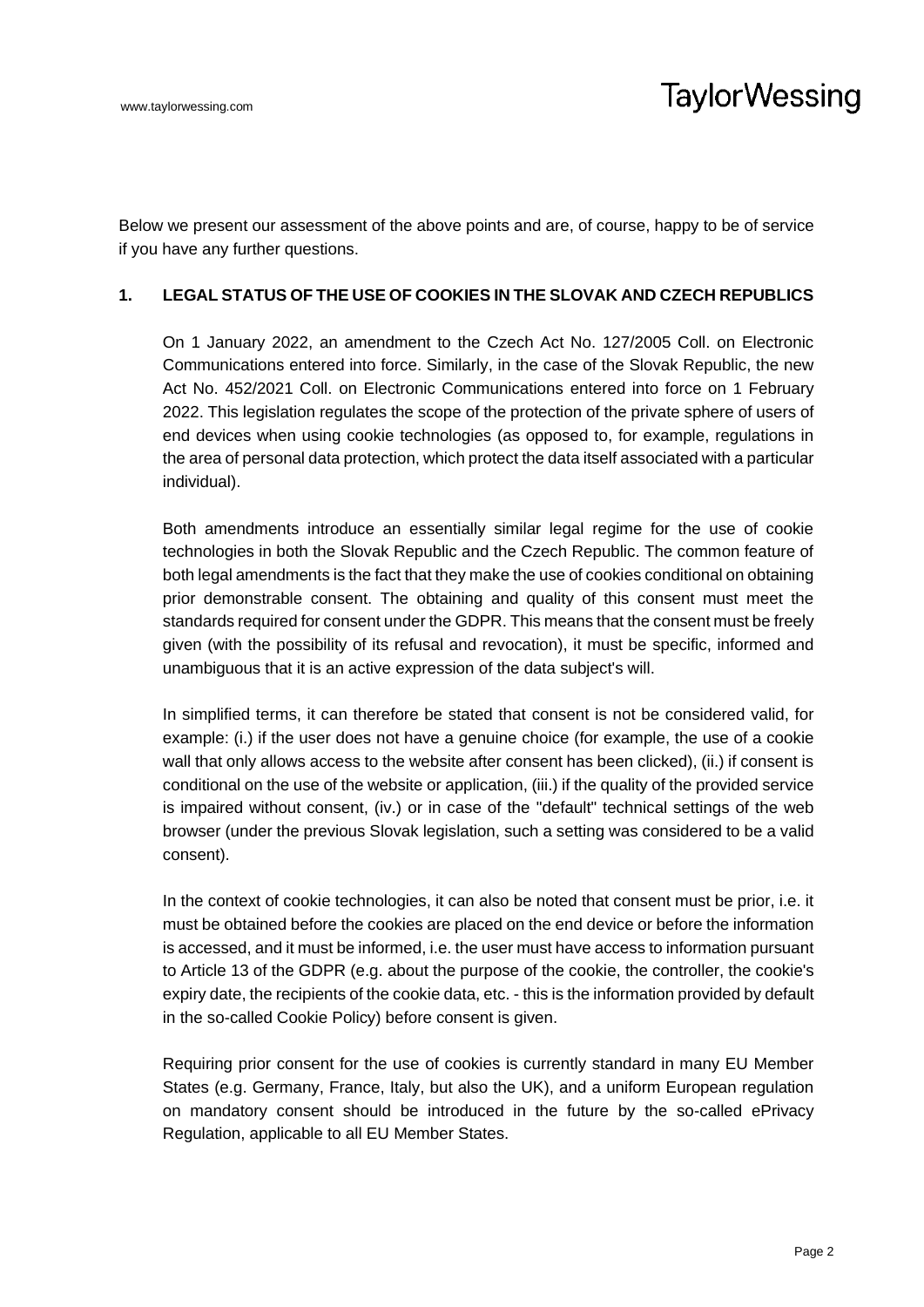In any case, the aforementioned legislation requires consent for the use of most cookies, such as marketing cookies, most analytics cookies, various social plug-in tracking technologies, cross-device tracking technologies using cookies or device fingerprinting, etc.

On the other hand, the legislation contains two exceptions that allow the use of cookie technology without obtaining consent, namely in the case of technical storage or access to data:

- (i.) for the purpose of carrying out the transmission or facilitating the transmission of a message over an electronic communications network, or
- (ii.) if it is absolutely (strictly) necessary for the provider of the information society services (website, application, etc.) to provide such services that were expressly requested by the user.

These exceptions are based on the provisions of Article 5 (3) of the Directive 2002/58/EC concerning the processing of personal data and the protection of privacy in the electronic communications sector (Directive on privacy and electronic communications).

A correct understanding of the latter exception is important for the Client's services. The Slovak authorities' application practice in this respect does not provide any specific conclusions or recommendations, therefore we rely on the analysis of this exception that results from the practice of other supervisory authorities (e.g. ICO, EDPS). For the sake of the practical applicability of this memorandum, we present only relevant opinions that can be used in the appropriate setup of the Client's services.

In general, only those cookies that are strictly necessary for the functionality of the service requested by the user are considered to be absolutely necessary (i.e. if there is a technical solution that allows the user to use the requested service without the cookie, the "strictly necessary" exception should not apply). Similarly, this exception cannot be used for analytics cookies, as analytics are not explicitly required by the user and the service should be equally usable by the user without analytics.

Traditionally, the interpretative practice of the authorities of European authorities has included under this exception, for example, cookies used in the provision of a website/application and necessary for the purpose of: compliance with legal obligations (security, AML regulations, authentication, etc.), the functioning of the shopping cart in the e-shop, network management (load balancing), video playback or streaming, and, to a limited extent, cookies that remember basic user preferences if they are not associated with a persistent identifier.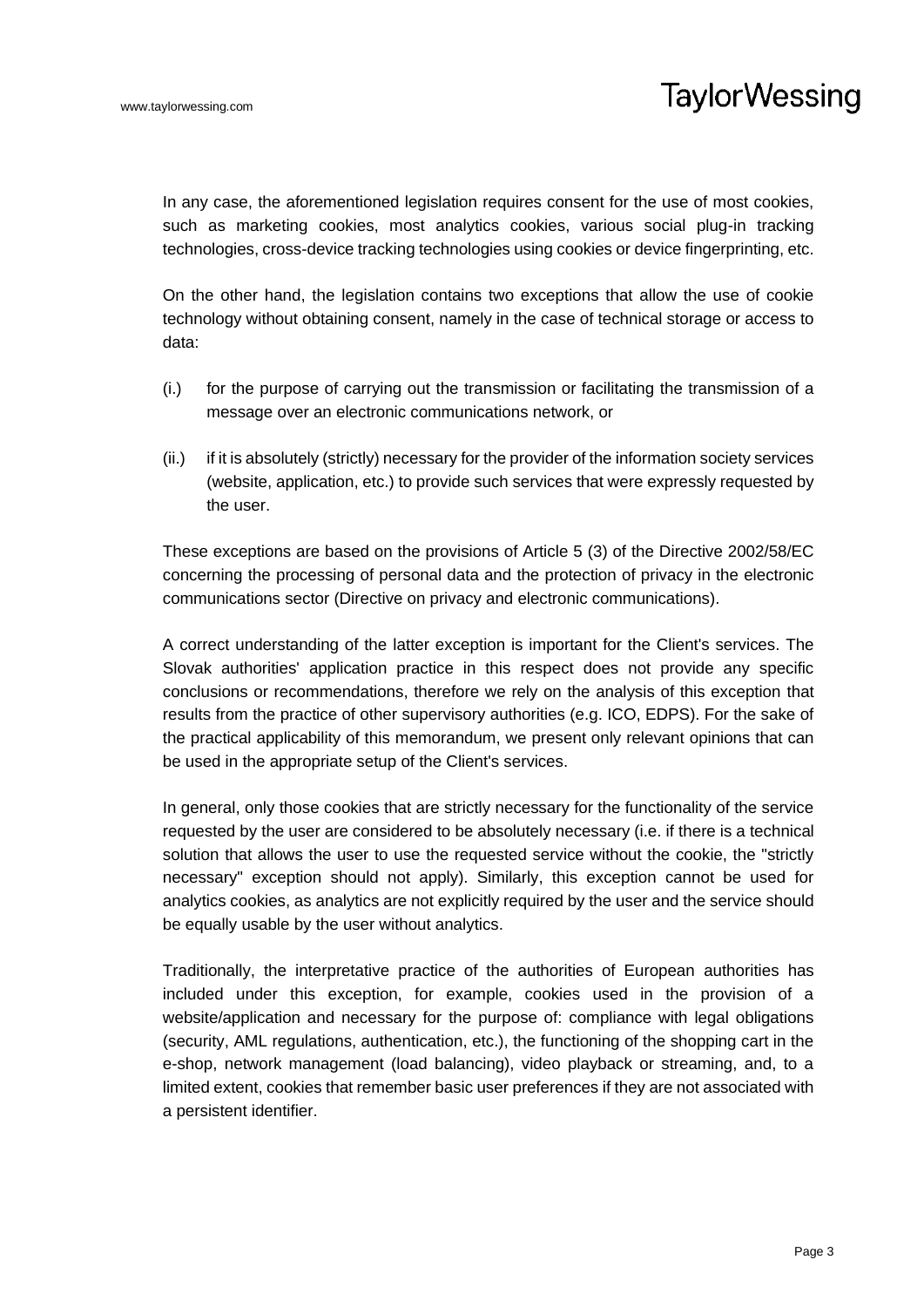It therefore follows quite clearly that most analytical tools and other cookies that collect data about the user, for example for the purposes of personalising offers and marketing, cannot be used without the user's consent.

On the other hand, various technical and functional cookies that are strictly necessary for the functioning of the service in which the user of is interested can be used without consent.

## **2. CLIENT SERVICES IN THE CONTEXT OF THE NEW LEGISLATION**

In the light of the new legislation, it is necessary to consider two types of services that the Client provides to its customers:

- (i.) services that use analytics tools without personalising the services or content of the website/application for a specific user - analytics use a session cookie that records how the site is used (e.g. what terms are entered into a search, what search results are displayed, which items are clicked by the user, what typos users most often make when searching, etc.) under an anonymous identifier. The information collected in this way is then stored in aggregated form and used to provide the non-personalised Search, Autocomplete and Recommender services (features) that are implemented on a particular website/application ("Non-Personalised Services").
- (ii.) services that use analytics tools to provide personalised website/app content ("Personalised Services").

Both of the above-mentioned groups of services use cookie technologies, which fall within the scope of the new legislation on electronic communications. The latter group of Personalised Services can be subsumed under the regime of cookies, which necessarily require the active prior consent of the user in order to function, even without further detailed analysis. If consent is not given, Personalised Services should not be activated against a specific user.

The situation is not so clear for Non-Personalised Services. Non-Personalised Services require cookies to be stored on the end device in order to function. The purpose of the cookie is to ensure that anonymous information about the use of the website/application is obtained. This data will be stored in aggregate form and in this form will enable qualitative changes to the functionalities of the website/application. Non-Personalised Services include, for example, the display of relevant content search results for all users of the site (i.e. without personalised content). Thus, there is no personalisation of content during search and neither search results nor other services (functions) are customised according to the preferences of a particular user (i.e. the same search result is displayed to all users when they enter the same term). The cookie used therefore ensures that the website/application contains the functionality to display the relevant content, in particular when using the search tool after entering a certain password (term). This is a so-called session cookie, which is automatically deleted from the user's device when the session is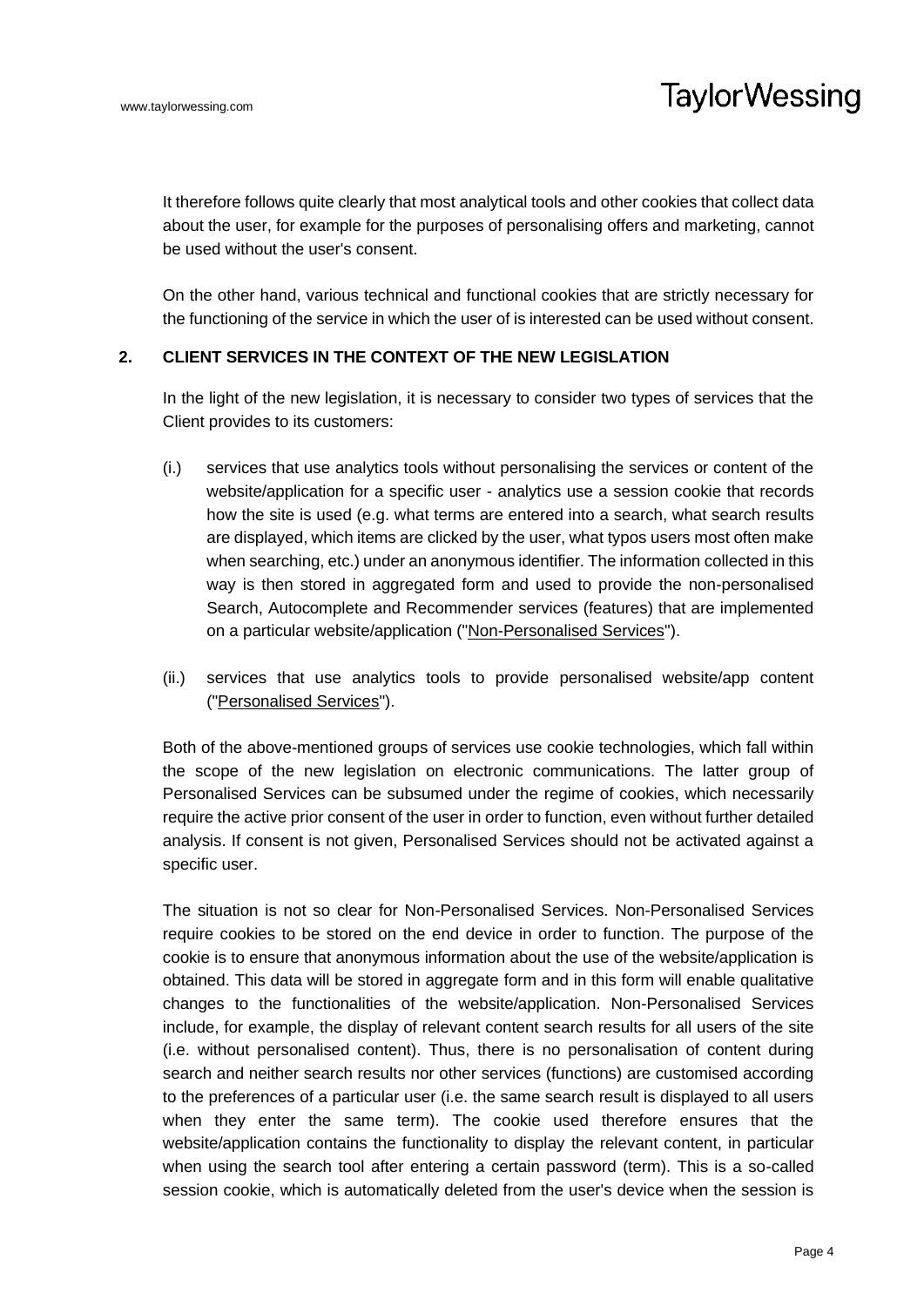closed. When the page is reopened, a new cookie is stored on the device, without any connection to the previous session. For the sake of completeness, we must mention that the cookie provides the operator and the Client with information about what goods and under what terms are searched for by users on the website, without linking this information to a specific user - only aggregated processing of information provided by individual users takes place, a functionality that is essential for the proper functioning of the Non-Personalised Services.

Non-Personalised Services, such as the search service, therefore, operate on a similar principle as a shopping cart service in an e-shop, allowing the user to view relevant content on the page - i.e. the contents of the shopping cart with items that the user has consciously placed there, or the content with search results according to the terms that the user has consciously entered into a search engine. In both cases, the invasion of users' privacy is minimal and based only on providing the specific functionality of the website/application at the required level.

An example of a feature associated with the Non-Personalised Services is the Search service, which has significant qualitative and technical differences compared to a regular website search. Regular internet search does not allow the user to obtain search results of the same quality and to the same extent as the search service provided by the Client. This means that the result of a regular search service will be different and less relevant to the user than would be the case if the Search service were used. The Search service should therefore be considered a relatively separate feature of the site (similarly for the other Non-Personalised Services).

Given the above circumstances of the Non-Personalised Services, we believe that the use of cookies for this type of service is necessary (strictly necessary). The cookie used obtains information from the user's device only if the user uses certain tools of the site - for example, if the user uses the search function, the cookie obtains information about the search method and, at the same time, the requested function offers the user content that is relevant to the search term. If the cookie were not stored on the device, there would not be a sufficient database of aggregated data on the use of the website, which is necessary for the operation of the Non-Personalised Services in question. Therefore, in our opinion, the Non-Personalised Services set up in this way do not require the prior consent of the user, but their use can be based on the above-mentioned exception from obtaining consent pursuant to Section 109(8) of the Slovak Electronic Communications Act or Section 89(3) of the Czech Act or pursuant to Art. 5 (3) of the EU Directive on privacy and electronic communications (i.e. they are technically necessary cookies for the provision of the Non-Personalised Services in question)

From a data protection perspective, it is questionable whether the use of Non-Personalised Services involves the processing of information that has the quality of personal data at all (we assume that to some extent it does). If such processing does take place, it may be